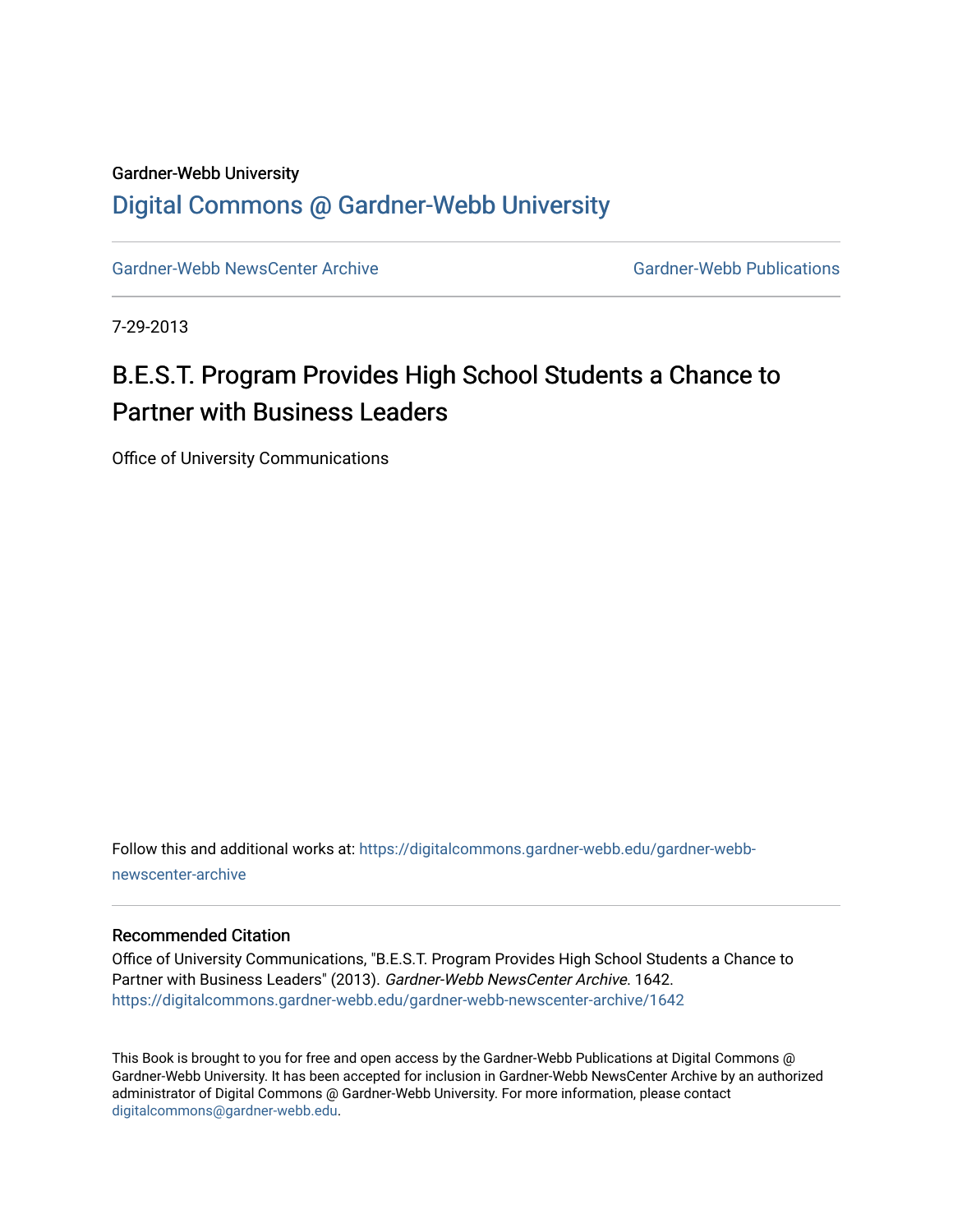## **B.E.S.T. Program Provides High School Students a Chance to Partner with Business Leaders**

**webpublish.gardner-webb.edu**[/newscenter/b-e-s-t-program-provides-high-school-students-a-chance-to-partner-with](https://webpublish.gardner-webb.edu/newscenter/b-e-s-t-program-provides-high-school-students-a-chance-to-partner-with-business-leaders/)business-leaders/

Office of University Communications July 29, 2013

*Gardner-Webb University's Godbold School of Business Facilitates Unique Annual Event*

BOILING SPRINGS, N.C. – Gardner-Webb University's Godbold School of Business recently completed another highly successful B.E.S.T. (Bringing Executives and Students Together) Program, as Cleveland County area high school students gathered on campus for three days to participate in an opportunity to learn from professional entrepreneurs and other community leaders at no cost to them.

The  $8^{\text{th}}$  annual B.E.S.T. Program was once again tailored to educate, encourage, empower, and energize rising high school sophomores, juniors and seniors. The event included a number of workshops on business, finance, and marketing and included a visit from Cleveland County (N.C.) Commissioners Susan Allen, Jason Falls, and Johnny Hutchins, along with county clerk Kerri Melton. They even helped set up a mock board meeting, where students served as commissioners.

"We talked to them about the roles of a county commissioner in the daily lives of our residents," said Falls. "They reenacted a commissioners meeting that dealt with topics that we discuss on a regular basis to give them an idea of what's expected of us. I hope they realize that servants are made out of everyday, regular people that care about their community."

There were a variety of guest speakers throughout the program, such as Stephanie Herndon, evidence specialist with the Shelby Police Dept.; R. Alexis Pearson, human resource officer and training manager with Wal-Mart Distribution Center of Shelby; and newspaper tips and layout design with the Shelby Star's Graham Cawthon, who serves as online editor. A number of GWU representatives within the Godbold School of Business were also on hand to assist, along with a representative from the GWU undergraduate admissions office.

"I came here last year for the first time and had a lot of fun, so I decided to come back," said Jasmine Brown, a participant from Burns High School (Lawndale, N.C.). "I learned about how to dress when going to a job interview and things I can do that will better prepare me for college."

Student projects, included laying out a front page with headlines for a pretend edition of the Star newspaper, where cash awards were given to the top judged winners, as well as a lemonade stand contest between four teams to see whose promotion and choice of location